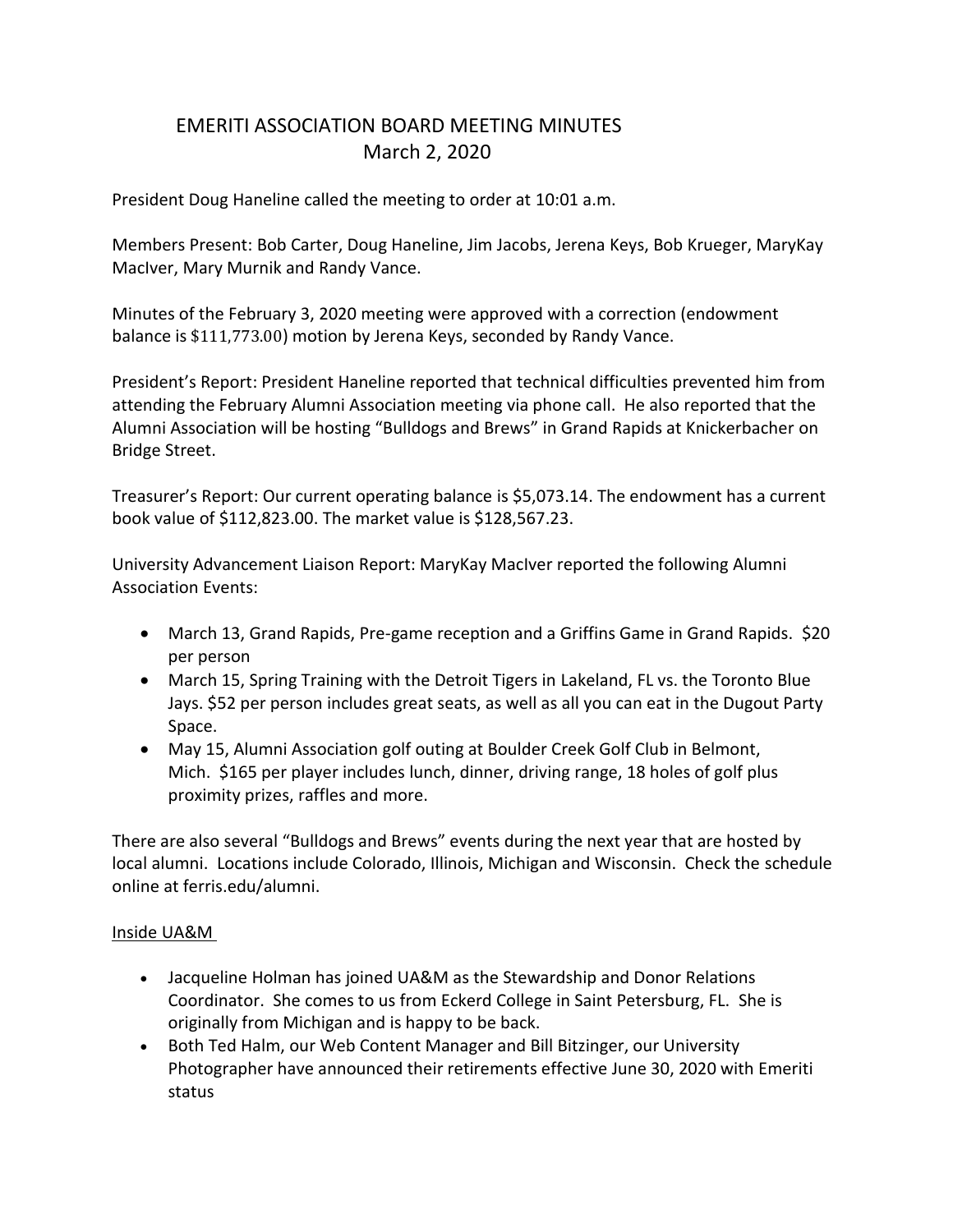Publicity: Today's meeting was publicized on UWN and through Facebook

Events: Jerena reported that the Spring Luncheon will be on May  $13<sup>th</sup>$  at the University Center, which is a change in location due to renovations at The Rock. MaryKay reserved the Ballrooms A and B and also arranged the meal with catering. The cost will be \$12 per person. The New Member Reception will be held on April 17 in UC 213 at the University Center. The annual picnic will be held on August 12 at Hemlock Park.

Jim Jacobs reported that 19 members attended the Soup Talk. There was a great variety of soups, and many took advantage of the take-home containers provided. The attendance was down, but there was a funeral scheduled at the same time which may have affected this event.

Doug indicated he is planning to hold an Emeriti event around the AARP presentations in July or August.

Membership: MaryKay reported for Barb Johnson. There are 19 new members since the last newsletter. Barb will be returning to Michigan before the New Member reception. Invitations will go out soon.

Service: Jim Jacobs announced the passing of 4 members: Phillip Martell on 2/5, Rick Beardon on 2/6, Gordon Telfer on 2/7 and Opie Wiest on 2/9.

Professional Concerns: No report

Fundraising: Bob Carter indicated he has set up the Emeriti Association website for One Day for Dawgs beginning on April 22 at 9 a.m. There is publicity in the newsletter and more information will be put on the Emeriti Association website soon. All gifts to the endowment during this event will be matched by The Ferris Foundation. He also discussed the possibility of providing a challenge gift, which an incentive for members to reach a certain level or number of donors to release the gift. Donors will receive an automatic thank you when they give online and Bob will send a written thank you to anyone who gives over \$100. He set the goal for our campaign at \$2K. He noted that last year, there were 35 fundraising causes that raised over \$92K.

The Scholarship Committee has been discussing the awards for 2020-2021. It was decided that 2 awards will be made to the remaining colleges in the rotation – Engineering Technology and KCAD. The amount of the awards is still under discussion.

MaryKay suggested that we have a presentation on how an endowment works at the Spring Luncheon. The members agreed this would be interesting and educational. MaryKay will discuss this with Bob Murray and report back at the April meeting.

Doug Hanline also noted that Emeriti Association member donations to the Ferris United Way campaign resulted in our providing over 10% of the University's goal.